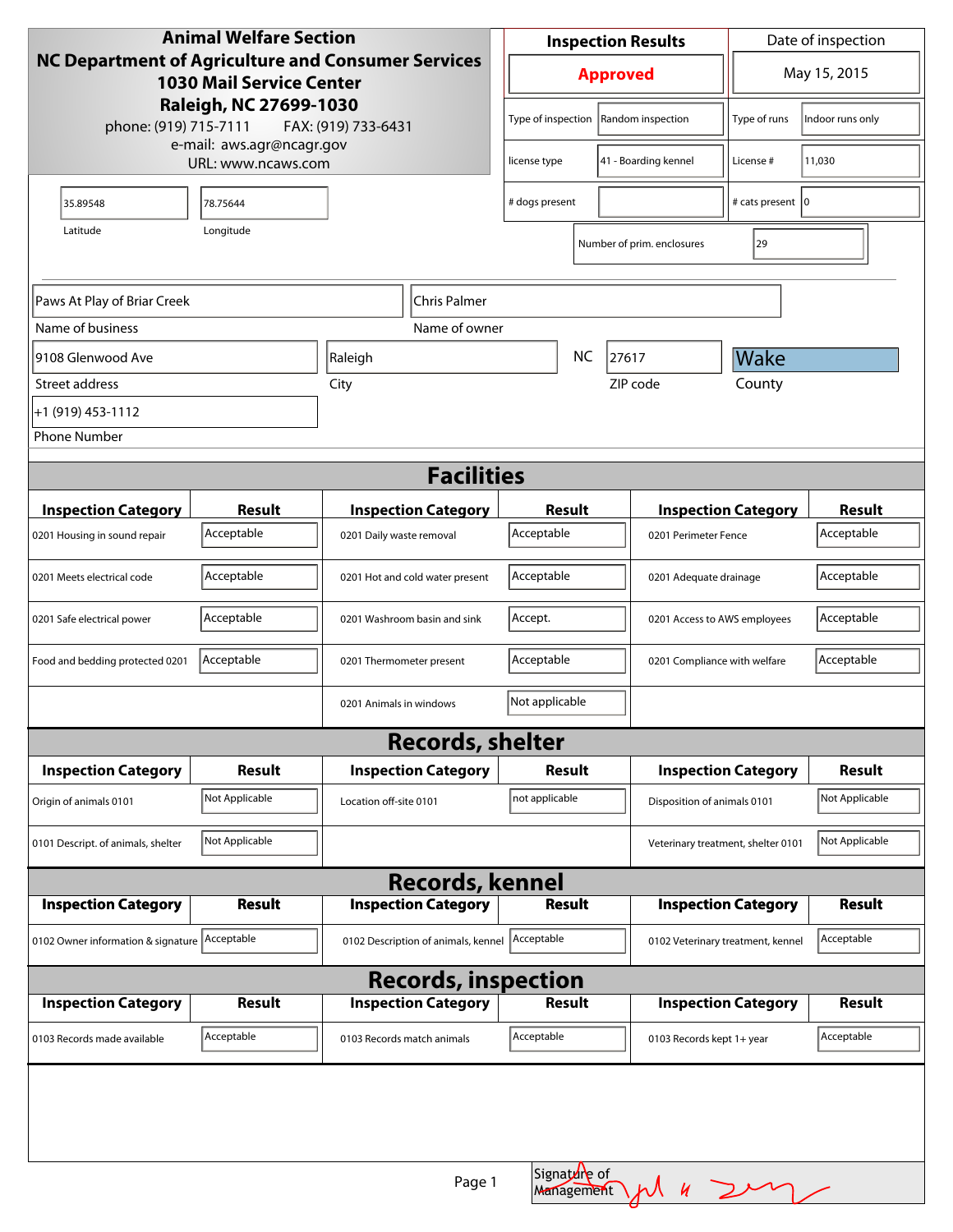| <b>Animal Welfare Section, NCDA&amp;CS</b>       |                                                    |                                    | Date of inspection<br><b>Inspection Results</b> |                                   |                                    |               |  |  |
|--------------------------------------------------|----------------------------------------------------|------------------------------------|-------------------------------------------------|-----------------------------------|------------------------------------|---------------|--|--|
| Inspection Report, continued                     |                                                    |                                    | <b>Approved</b>                                 |                                   | May 15, 2015                       |               |  |  |
|                                                  | Paws At Play of Briar Creek<br><b>Chris Palmer</b> |                                    |                                                 | Raleigh                           |                                    | <b>NC</b>     |  |  |
| <b>Indoor facilities</b>                         |                                                    |                                    |                                                 |                                   |                                    |               |  |  |
| <b>Inspection Category</b>                       | Result                                             | <b>Inspection Category</b>         | <b>Result</b>                                   | <b>Inspection Category</b>        |                                    | <b>Result</b> |  |  |
| 0202 Ambient temperature, indoor                 | Acceptable                                         | 0202 Ventilation, indoor           | Acceptable                                      | 0202 Lighting, indoor             |                                    | Acceptable    |  |  |
| 0202 Imperv./Sanitary surf., indoor              | Acceptable                                         | 0202 Drainage, indoor              | Acceptable                                      |                                   |                                    |               |  |  |
| <b>Outdoor facilities</b>                        |                                                    |                                    |                                                 |                                   |                                    |               |  |  |
| <b>Inspection Category</b>                       | Result                                             | <b>Inspection Category</b>         | <b>Result</b>                                   |                                   | <b>Inspection Category</b>         |               |  |  |
| 0203 Impervious surfaces, outdoor                | Not Applicable                                     | 0203 Housing, 1 per animal         | Not Applicable                                  |                                   | 0203 Protection from elements      |               |  |  |
| 0203 Owner advised, outdoor                      | Not Applicable                                     | 0203 Drainage, outdoor             | Not Applicable                                  |                                   |                                    |               |  |  |
| <b>Primary enclosures</b>                        |                                                    |                                    |                                                 |                                   |                                    |               |  |  |
| <b>Inspection Category</b>                       | Result                                             | <b>Inspection Category</b>         | <b>Result</b>                                   |                                   | <b>Inspection Category</b>         |               |  |  |
| 0204 Drainage prev. cross contam.                | Acceptable                                         | 0204 Fence height >= 5 feet        | Acceptable                                      |                                   | 0204 1:10 ratio, person: human     |               |  |  |
| 0204 Surf. impervious to moisture                | Acceptable                                         | 0204 Enclosure is escape proof     | Acceptable                                      |                                   | 0204 Cats, $>=$ 4 sq. ft. / adult  |               |  |  |
| 0204 Prevent contact with wood                   | Acceptable                                         | 0204 Solid resting surface         | Acceptable                                      |                                   | 0204 Cats, $<= 12$ / enclosure     |               |  |  |
| 0204 Enclosures in sound repair                  | NOT ACCEPTABLE                                     | 0204 Cats, raised resting surface  | Not Applicable                                  |                                   | 0204 Cats, 1 litter pan / 3 adults |               |  |  |
| 0204 Size of enclosure                           | Acceptable                                         | 0204 Dogs, supervision if > 4      | Acceptable                                      |                                   |                                    |               |  |  |
| <b>Feeding</b>                                   |                                                    |                                    |                                                 |                                   |                                    |               |  |  |
| <b>Inspection Category</b>                       | Result                                             | <b>Inspection Category</b>         | Result                                          | <b>Inspection Category</b>        |                                    | <b>Result</b> |  |  |
| 0205 Feeding, 1x / day, adult                    | Acceptable                                         | 0205 Feeding, 1 bowl / adult       | Acceptable                                      | 0205 Feeding, commercial food     |                                    | Acceptable    |  |  |
| 0205 Feeding, bowl in good repair                | Acceptable                                         | 0205 Feeding, quality food         | Acceptable                                      | 0205 Feeding, bowl is protected   |                                    | Acceptable    |  |  |
| 0205 Feeding, 2x / day, young                    | Acceptable                                         |                                    |                                                 |                                   |                                    |               |  |  |
| <b>Watering</b>                                  |                                                    |                                    |                                                 |                                   |                                    |               |  |  |
| <b>Inspection Category</b>                       | Result                                             | <b>Inspection Category</b>         | Result                                          |                                   |                                    |               |  |  |
| 0206 Watering, continuous access                 | Acceptable                                         | 0206 Watering, bowl in good repair | Acceptable                                      |                                   |                                    |               |  |  |
| Sanitation/Employees/Classification & Separation |                                                    |                                    |                                                 |                                   |                                    |               |  |  |
| <b>Inspection Category</b>                       | <b>Result</b>                                      | <b>Inspection Category</b>         | Result                                          | <b>Inspection Category</b>        |                                    | Result        |  |  |
| 0207 Waste removal 2x / day                      | Acceptable                                         | 0207 Grounds overgrown             | Acceptable                                      | 0207 Young given social interact. |                                    | Acceptable    |  |  |
| 0207 Animals removed while clean                 | Acceptable                                         | 0207 Pest Control                  | Acceptable                                      | 0207 Species separated            |                                    | Acceptable    |  |  |
|                                                  |                                                    |                                    |                                                 |                                   |                                    |               |  |  |

 $\lambda$ 

 $\sigma$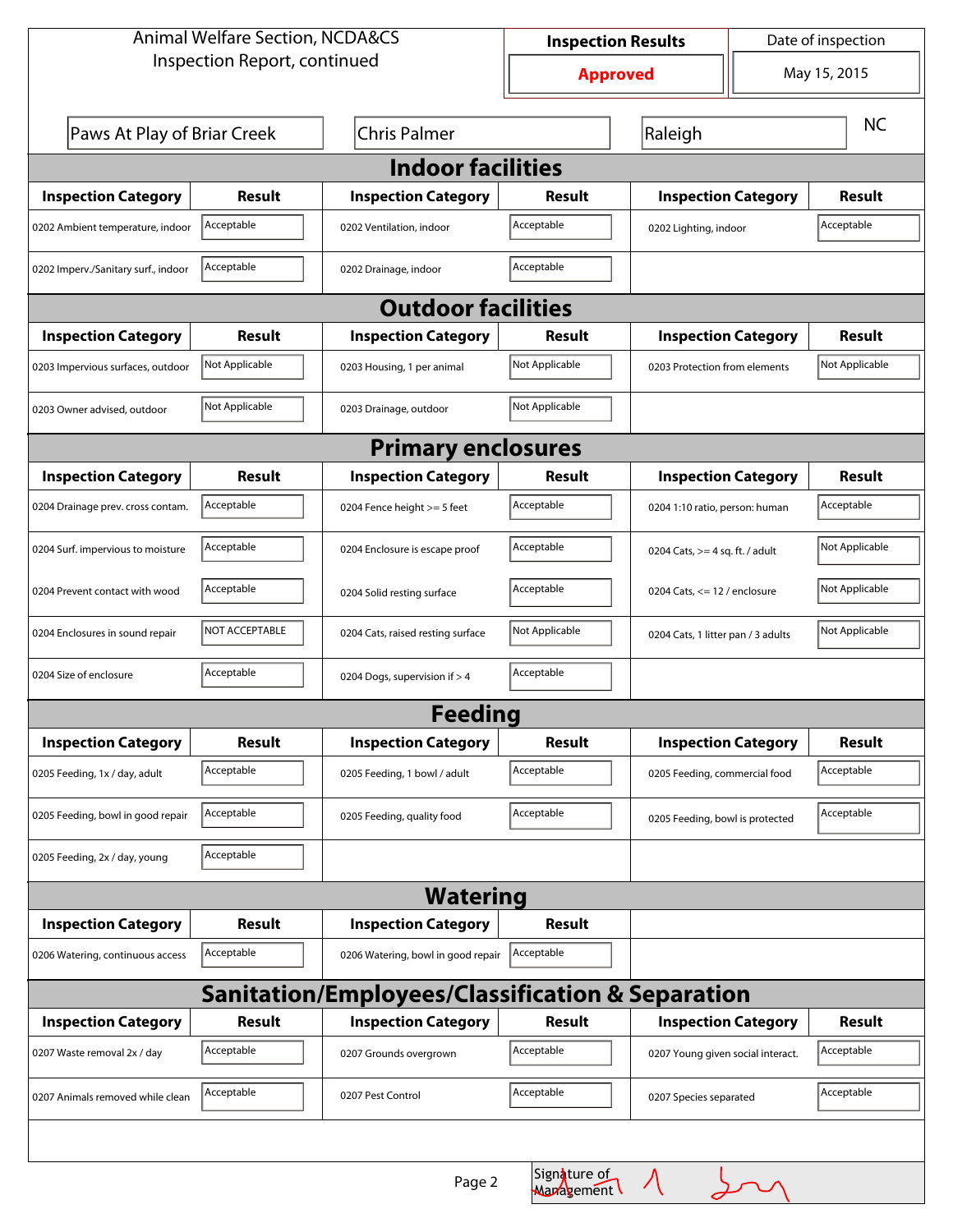| <b>Animal Welfare Section, NCDA&amp;CS</b>                                                                                                                                               |                                                            |                                                                                                                                                                      | <b>Inspection Results</b> |                                  | Date of inspection |               |  |  |
|------------------------------------------------------------------------------------------------------------------------------------------------------------------------------------------|------------------------------------------------------------|----------------------------------------------------------------------------------------------------------------------------------------------------------------------|---------------------------|----------------------------------|--------------------|---------------|--|--|
| Inspection Report, continued                                                                                                                                                             |                                                            |                                                                                                                                                                      | <b>Approved</b>           |                                  | May 15, 2015       |               |  |  |
| Paws At Play of Briar Creek<br><b>Chris Palmer</b>                                                                                                                                       |                                                            |                                                                                                                                                                      | Raleigh                   |                                  | <b>NC</b>          |               |  |  |
| <b>Sanitation/Employees/Classification &amp; Separation (continued)</b>                                                                                                                  |                                                            |                                                                                                                                                                      |                           |                                  |                    |               |  |  |
| <b>Inspection Category</b>                                                                                                                                                               | <b>Result</b>                                              | <b>Inspection Category</b>                                                                                                                                           | Result                    | <b>Inspection Category</b>       |                    | <b>Result</b> |  |  |
| 0207 Enclosure sanitized 2x / day                                                                                                                                                        | Acceptable                                                 | 0207 Number of employees                                                                                                                                             | Acceptable                | 0207 Isolation area & signage    |                    | Acceptable    |  |  |
| 0207 Method of sanitation                                                                                                                                                                | Acceptable                                                 | 0207 Females in estrus, separated                                                                                                                                    | Not Applicable            | 0207 Long term care program      |                    | Acceptable    |  |  |
| 0207 Build./grnds., clean & repair                                                                                                                                                       | NOT ACCEPTABLE                                             | 0207 Owner perm, commingling                                                                                                                                         | Acceptable                | 0207 Animals confined            |                    | Acceptable    |  |  |
|                                                                                                                                                                                          |                                                            | 0207 Young with dam                                                                                                                                                  | Acceptable                |                                  |                    |               |  |  |
|                                                                                                                                                                                          |                                                            | <b>Veterinary Care</b>                                                                                                                                               |                           |                                  |                    |               |  |  |
| <b>Inspection Category</b>                                                                                                                                                               | Result                                                     | <b>Inspection Category</b>                                                                                                                                           | Result                    | <b>Inspection Category</b>       |                    | <b>Result</b> |  |  |
| 0210 Program of veterinary care                                                                                                                                                          | Acceptable                                                 | 0210 Daily observation of animals                                                                                                                                    | Acceptable                | 0210 Rabies vaccination          |                    | Acceptable    |  |  |
| 0210 Veterinary care when needed                                                                                                                                                         | Acceptable                                                 |                                                                                                                                                                      |                           |                                  |                    |               |  |  |
| <b>Vehicles</b>                                                                                                                                                                          |                                                            |                                                                                                                                                                      |                           |                                  |                    |               |  |  |
| 0301 Vehicles mechanically sound                                                                                                                                                         | Acceptable<br>Acceptable<br>0301 Fresh air and ventilation |                                                                                                                                                                      | 0301 Cargo area clean     |                                  | Acceptable         |               |  |  |
|                                                                                                                                                                                          |                                                            | <b>Primary Enclosure Used in Transportation</b>                                                                                                                      |                           |                                  |                    |               |  |  |
| <b>Inspection Category</b>                                                                                                                                                               | Result                                                     | <b>Inspection Category</b>                                                                                                                                           | Result                    | <b>Inspection Category</b>       |                    | Result        |  |  |
| 0302 Construction of enclosure                                                                                                                                                           | Acceptable                                                 | 0302 Age and species separated                                                                                                                                       | Acceptable                | 0302 Size of transport enclosure |                    | Acceptable    |  |  |
| 0302 Enclosure clean & sanitized                                                                                                                                                         | Acceptable                                                 |                                                                                                                                                                      |                           |                                  |                    |               |  |  |
|                                                                                                                                                                                          | <b>Transportation: Food and Water</b>                      |                                                                                                                                                                      |                           | <b>Transportation: Care</b>      |                    |               |  |  |
| <b>Inspection Category</b>                                                                                                                                                               | Result                                                     |                                                                                                                                                                      |                           | <b>Inspection Category</b>       |                    | <b>Result</b> |  |  |
| 0303 Food & water during transport                                                                                                                                                       | Acceptable                                                 |                                                                                                                                                                      |                           | 0304 Observation of animals      |                    | Acceptable    |  |  |
|                                                                                                                                                                                          |                                                            | Narrative Explanation, if needed                                                                                                                                     |                           |                                  |                    |               |  |  |
|                                                                                                                                                                                          |                                                            | performed a random inspection today. There are some deficiencies that need to be addressed. The plugs in toy box room need plug covers installed. The dog food needs |                           |                                  |                    |               |  |  |
| to off the floor. 0204- The mold around the kennel doors need to be repaired. The material utilized is a hard plastic. I suggest that the owner sand down the mold and                   |                                                            |                                                                                                                                                                      |                           |                                  |                    |               |  |  |
| repaint the mold.-0204-The door on the inside play yard needs to be covered. 0207 Need to add more gravel in the back play yard.                                                         |                                                            |                                                                                                                                                                      |                           |                                  |                    |               |  |  |
| The records on the dogs boarded are within compliance.                                                                                                                                   |                                                            |                                                                                                                                                                      |                           |                                  |                    |               |  |  |
| I will perform a follow up within 45 days.                                                                                                                                               |                                                            |                                                                                                                                                                      |                           |                                  |                    |               |  |  |
|                                                                                                                                                                                          |                                                            |                                                                                                                                                                      |                           |                                  |                    |               |  |  |
| check here if additional pages of narrative are attached<br>Digitally signed by joe blomquist<br>Digital signature of inspector<br>DN: cn=joe blomquist, o=NCDACS,                       |                                                            |                                                                                                                                                                      |                           |                                  |                    |               |  |  |
| joe blomquist<br>(disregard if report has 4 pages)<br>email=joe.blomquist@ncagr.gov, c=US<br>check here if a euthanasia inspection form is attached<br>Date: 2015.05.15 14:58:23 -04'00' |                                                            |                                                                                                                                                                      |                           |                                  |                    |               |  |  |
| Signature of<br>Page 3<br>Management                                                                                                                                                     |                                                            |                                                                                                                                                                      |                           |                                  |                    |               |  |  |
|                                                                                                                                                                                          |                                                            |                                                                                                                                                                      |                           |                                  |                    |               |  |  |